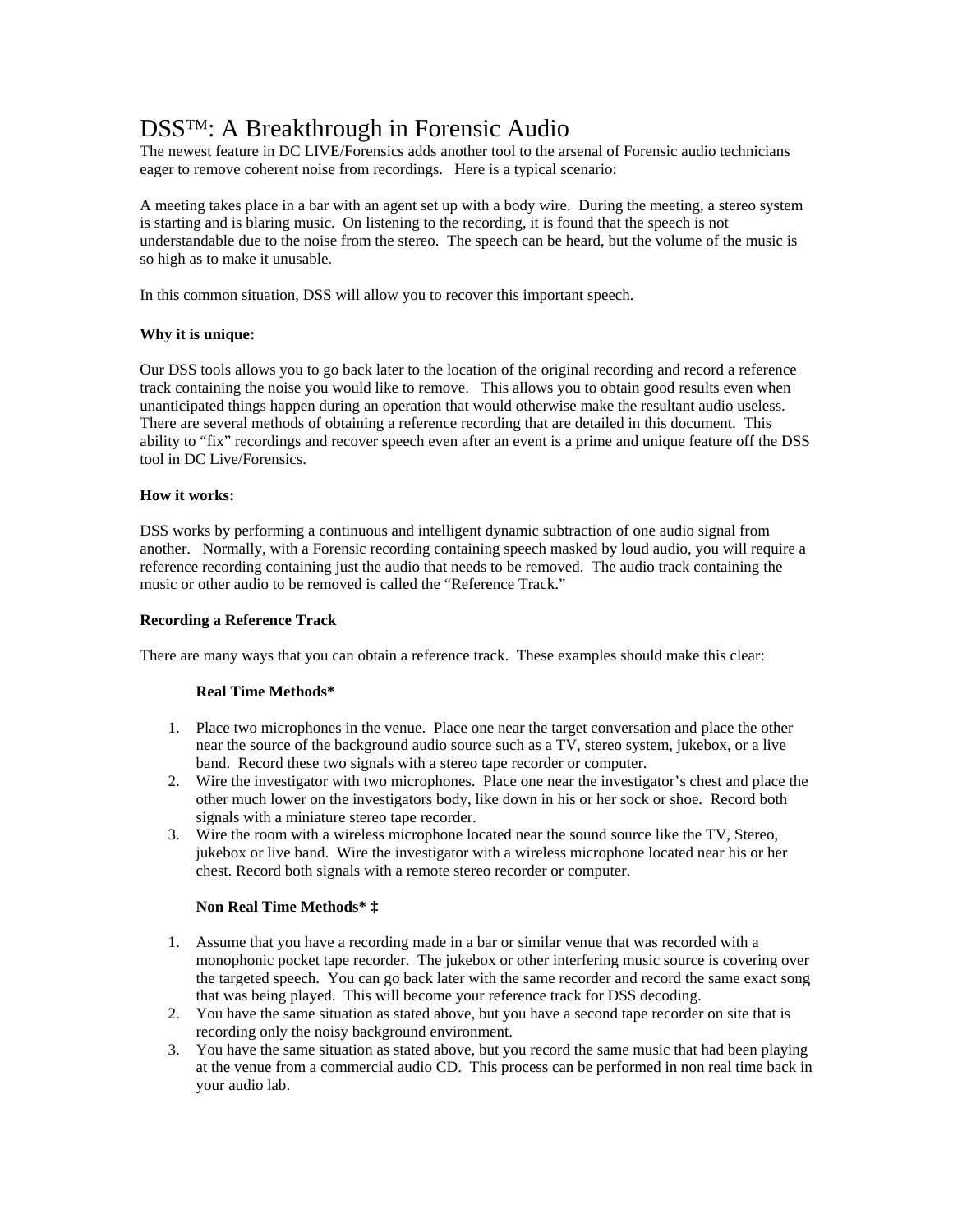\* Note 1: Digital Recorders produce better results than Analog recorders in DSS decoding applications due to their crystal controlled speed regulation. This may not be the case, however if the digital recorder uses "lossy" compression.

‡ Note 2: If the interfering source of audio was a radio or television, many broadcast stations maintain an archive of "airchecks." You may be able to access the required broadcast "aircheck" recording through either the use of diplomacy or a court order.

Obtaining a reference recording is an important step in removing loud coherent noise sources such as music. Using the Real Time Methods described above, technique number 1 will produce the best results. In the Non Real Time methods described above, number 2 will produce the best results since it will rely on a reference recording that closely resembles the noises that you will be attempting to remove from the target signal.



**Location of DSS in DC Live/Forensics** 

There are 3 DSS modes of operation available in the product. To select one, drop the CNF Mode box as shown above. As you see, you can select either the right or the left channel as the reference track.

If you have no reference track recording and cannot re-create one, you can try to use the setting called Mono DSS Delay Reference. This will attempt to attenuate the noise by comparing the audio at an instantaneous point in time and comparing it with a point at some other time before or after the comparison point. This has the effect of allowing the program to create its own reference signal.

**Note**: This method is inferior in comparison to any method utilizing a true reference track.

## Creating a Stereo track from two discrete tracks in non real time situations: \*

The audio file that you will actually clean up using DSS decoding is ideally going to be a stereo file that you recorded in real time. However, often that is inconvenient and non real time methods must be used. In these cases, one channel of the file will be the recording with the speech you want to recover (the Forensic recording) and the other channel will contain just the music or other non-random audio. These two recordings will have to be combined into a single stereo (binaural) recording. The easiest way to